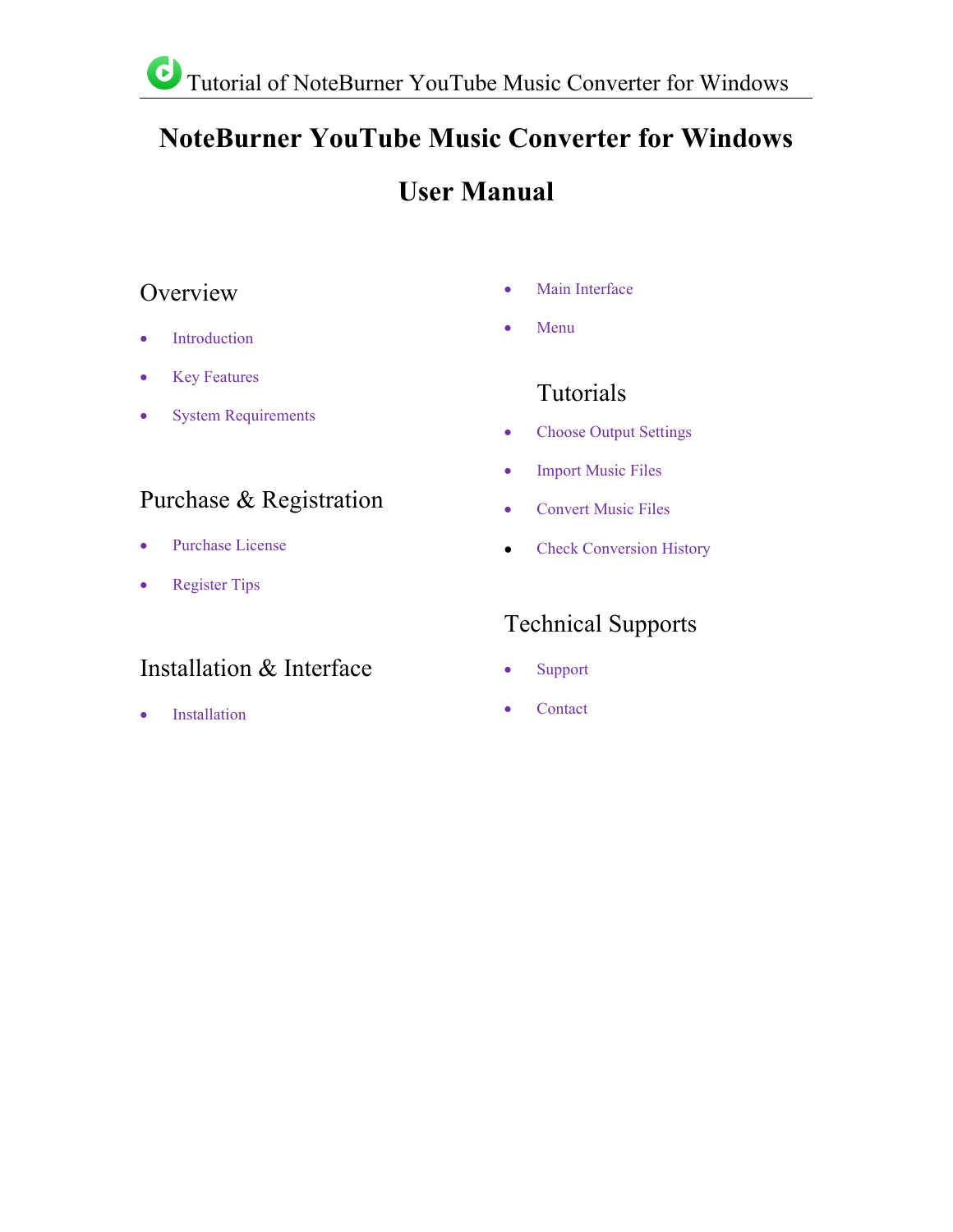## **Overview**

- [Introduction](#page-1-0)
- Key [Features](#page-1-1)
- System [Requirements](#page-1-2)

#### <span id="page-1-0"></span>**Introduction**

Thanks for using NoteBurner YouTube Music Converter for Windows!

[NoteBurner](https://www.noteburner.com/youtube-music-converter-windows.html) YouTube Music Converter is a professional YouTube Music downloader that is able to convert YouTube Music to MP3, AAC, WAV, FLAC, AIFF, or ALAC formats at up to 10X faster speed, keeping ID3 tags after conversion. It is a user-friendly program. With its concise interface, users can learn how to convert YouTube Music songs easily. In addition, NoteBurner YouTube Music Converter also supports retaining zero quality loss after conversion. Pick up a YouTube Music playlist on NoteBurner and start to download YouTube songs on the computer.

#### <span id="page-1-1"></span>**Key Features**

- Download YouTube Music songs/playlists/albums to PC.
- Convert YouTube Music songs to plain MP3/AAC/WAV/FLAC/AIFF/ALAC format.
- Record songs from the YouTube Music Free/Premium account.
- Keep ID3 tags information & 10X faster conversion speed.
- **•** Preserve 100% original audio quality after conversion.
- Highly compatible with the latest Windows 11.
- Free update & technical support.

#### <span id="page-1-2"></span>**System Requirements**

- Windows 7, 8, 10,11 (32 bits or 64bits);
- 1GHz processor or above;
- 512 megabytes (MB) or higher of RAM;
- 1GB of available hard-disk space or higher;
- 1024\*768 resolution display or higher Monitor.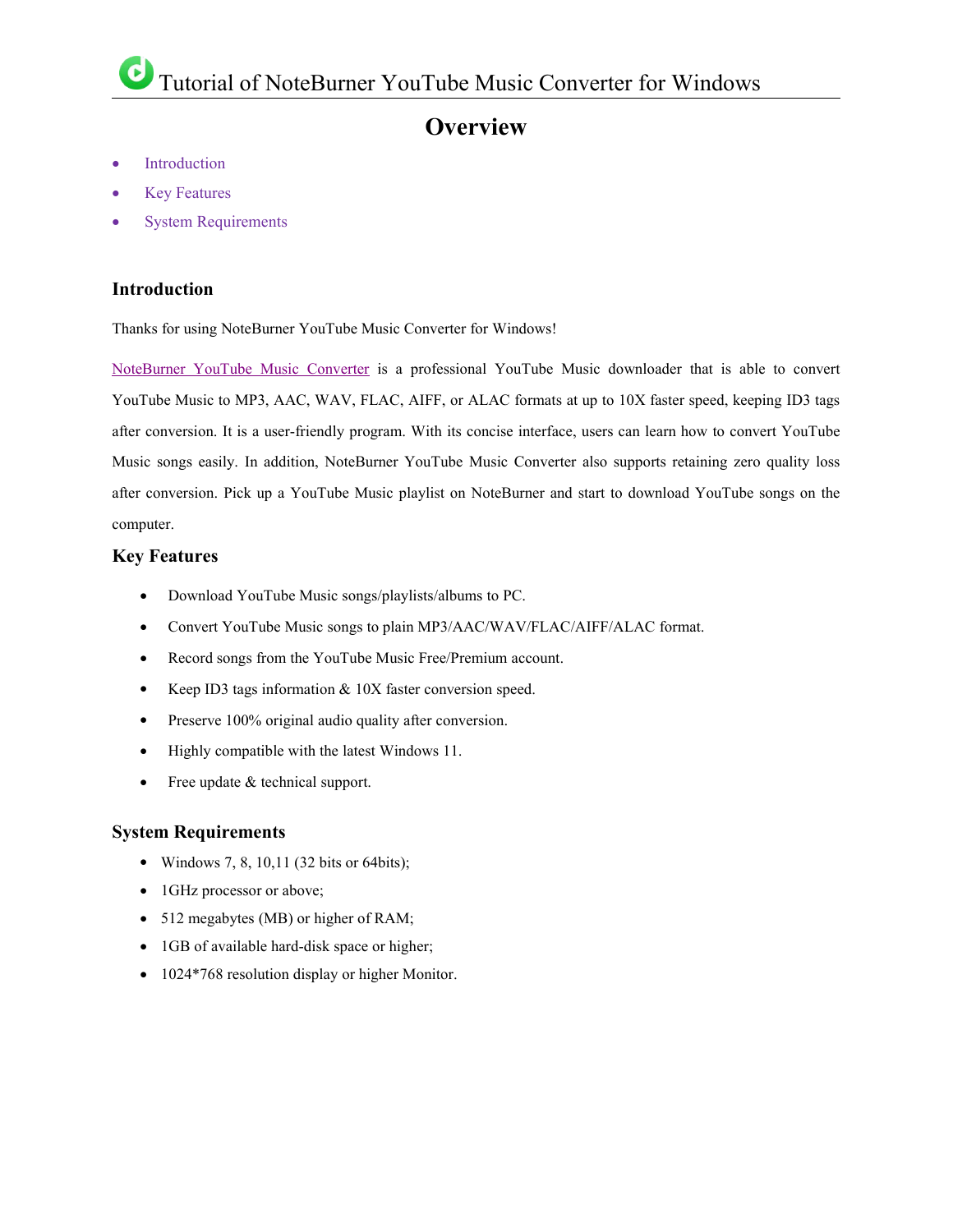### **Purchase & Registration**

- [Purchase](#page-2-0) License
- [Register](#page-3-0) Tips

#### <span id="page-2-0"></span>**Purchase NoteBurner YouTube Music Converter for Windows**

Tips: To buy a license key for NoteBurner YouTube Music Converter for Windows, please click [Here.](https://www.noteburner.com/order-youtube-music-converter-windows.html)

#### **1. Why should I buy NoteBurner YouTube Music Converter for Windows?**

The free trial version of NoteBurner YouTube Music Converter enables us to convert the first three minutes of each song and convert 3 music files ata time. After you purchase this product, you will receive your registration key to unlock the full version.

#### **2. What benefits do we have after registration?**

- Unlimited use without any restrictions.
- FREE upgrades to the latest versions of the same product.<br>- FREE technical support.
-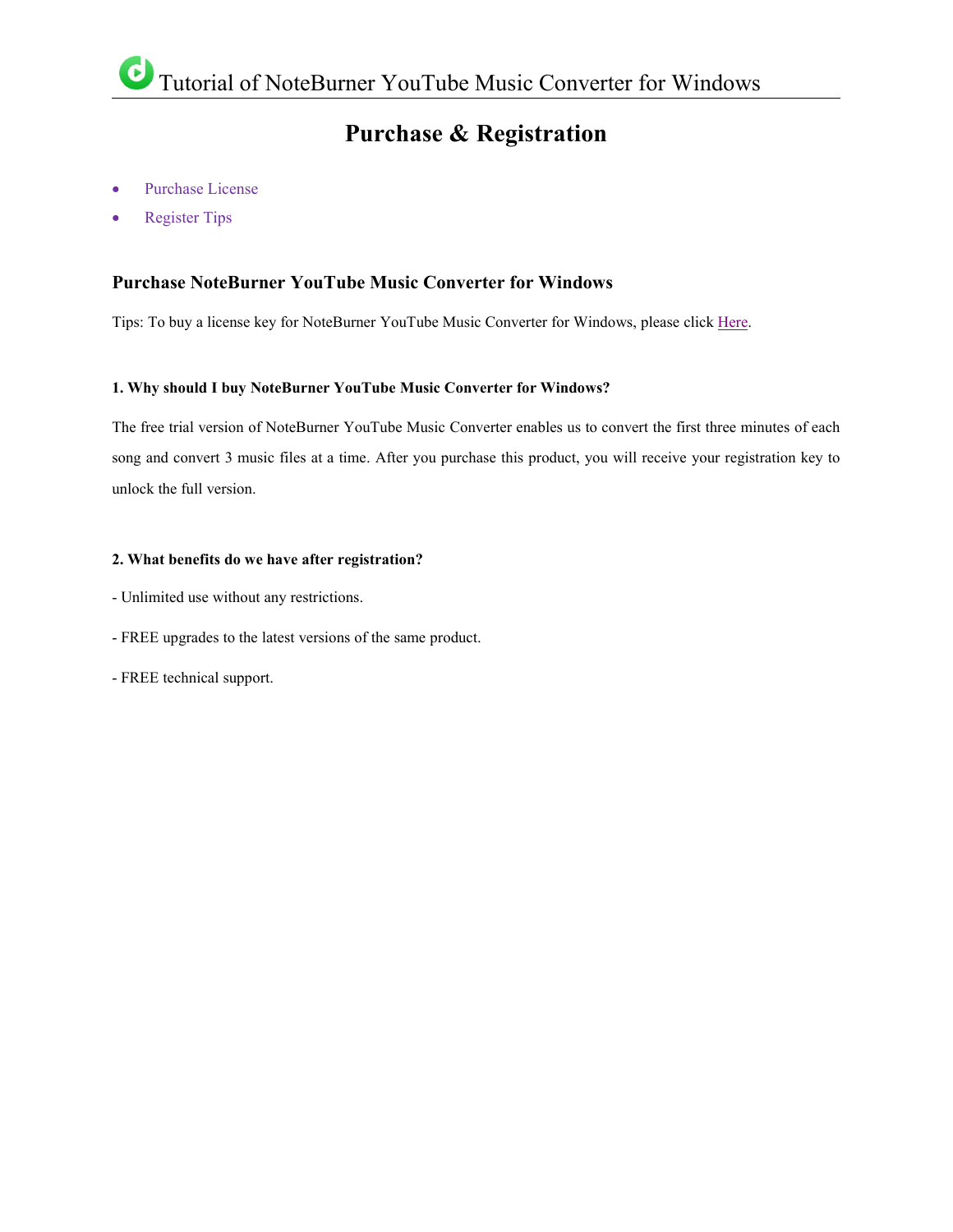### G Tutorial of NoteBurner YouTube Music Converter for Windows

### <span id="page-3-0"></span>**Register NoteBurner YouTube Music Converter for Windows**

**Step1**: Run NoteBurner YouTube Music Converter on Windows PC. You can simply click the "**Key**" icon to open the registration window or click the Menu button  $\equiv$  and "**Register**" to open the registration window as below.

| NoteBurner YouTube Music Converter (Trial)<br>0                                        |                                                                                                                     |         |                                                                                                       |          | {O}                        | X                             |
|----------------------------------------------------------------------------------------|---------------------------------------------------------------------------------------------------------------------|---------|-------------------------------------------------------------------------------------------------------|----------|----------------------------|-------------------------------|
| https://music.youtube.com/<br>$\circ$<br>$\Omega$                                      |                                                                                                                     |         |                                                                                                       |          |                            |                               |
| $\odot$ Music                                                                          | Explore<br>Home                                                                                                     | Library | $\Omega$<br>Upgrade                                                                                   |          |                            | ÌГ.                           |
| Registration<br><b>Taylor Swift</b><br>46.4M subscribers                               | Please enter the registration information to upgrade trial version to registered version.<br>$\boxtimes$<br>E-Mail: |         |                                                                                                       |          | arshmello<br>I subscribers |                               |
| START RADIO FROM A SON<br><b>Quick picks</b>                                           | $\mathcal{O}$<br>Code:                                                                                              |         |                                                                                                       |          |                            |                               |
| Off My Face<br>((a) Justin Biebe                                                       | <b>Buy Now</b>                                                                                                      |         | <b>Free Trial</b>                                                                                     | Register |                            | The<br>E                      |
| NOT SOBER (feat. Polo G & Stunna Gambino)<br>(b) The Kid LAROI . F*CK LOVE 3: OVER YOU |                                                                                                                     |         | Sunflower (Spider-Man: Into the Spider-Verse)<br>(v) Post Malone, Swae Lee & . Spider-Man: Into the S |          |                            | Wolv<br>2(4)<br>$\rightarrow$ |
| I'm the One (feat. Justin Bieber, Quavo, Chance the R<br>(b) DJ Khaled · Grateful      |                                                                                                                     |         | <b>MIDDLE OF THE NIGHT</b><br>(v) Elley Duhé · MIDDLE OF THE NIGHT                                    |          |                            | Alest<br>$( (*) )$ T          |

**Step2**: Copy and paste the registration Email and code you received into the pop-up registration window, then click the "**Register**" button.

Step3: Once you have finished the registration process, the limitations of the trial version will be removed.

#### **Tips:**

- 1. Make sure your computer is connected to the Internet.
- 2. We suggest you should just copy & paste the Registration information into the pop-up dialog.

3. Make sure both Registration Email and Registration key are provided by our company after purchasing. If you have not paid, please click "**Buy Now**" to get a license.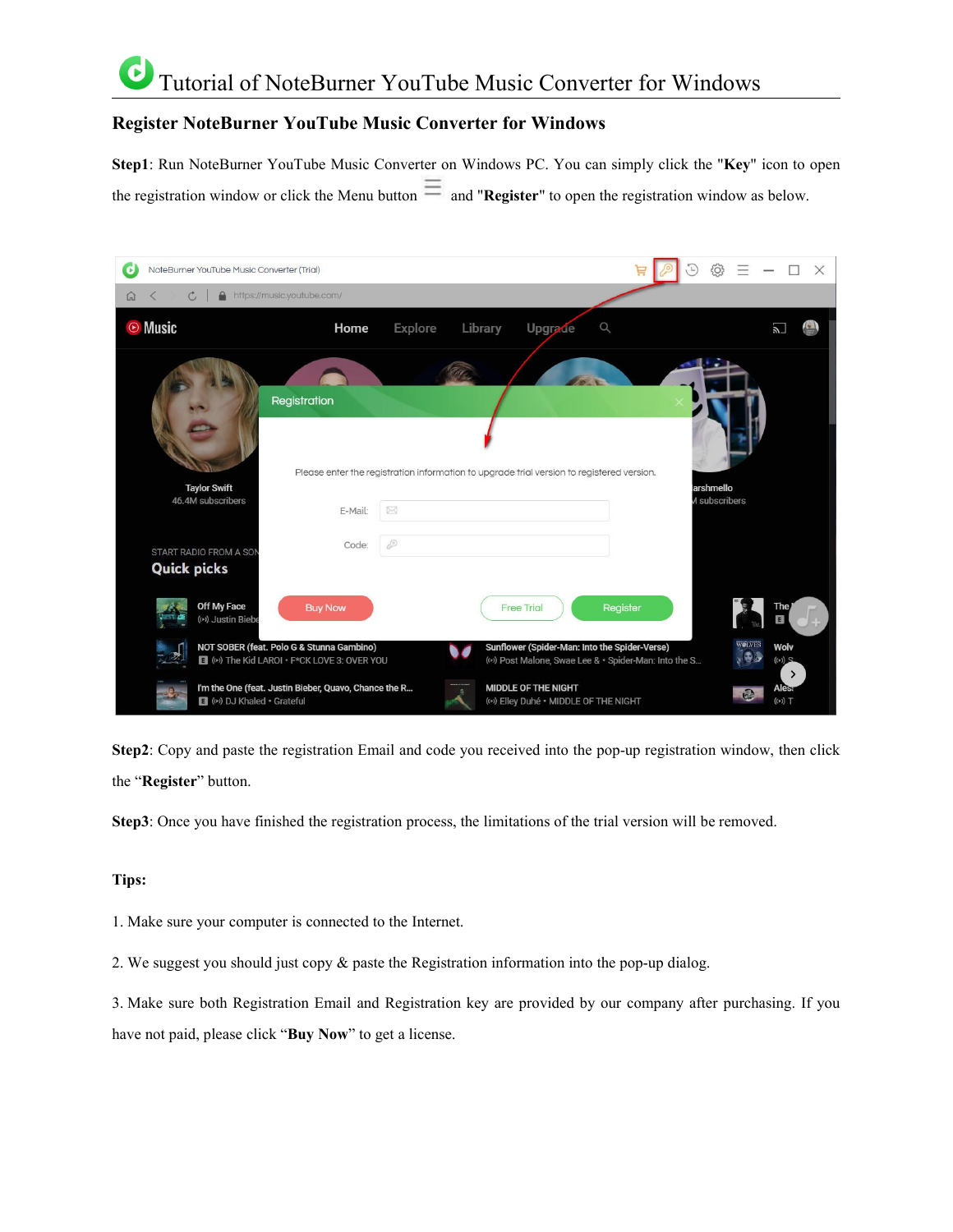## **Installation & Interface**

- [Installation](#page-4-0)
- Main [Interface](#page-4-1)
- [Menu](#page-5-0)

### <span id="page-4-0"></span>**Installation**

To install this product, please refer to the following steps:

- 1. Download the latest version of NoteBurner YouTube Music Converter through [Download](https://www.noteburner.com/download.html) Center.
- 2. Install NoteBurner YouTube Music Converter on your PC.
- 3. After installing, you can double-click it to launch the program.

### <span id="page-4-1"></span>**Main Interface**

After launching NoteBurner YouTube Music Converter for Windows, and signing in with your YouTube Music account, you will see the main interface like this:

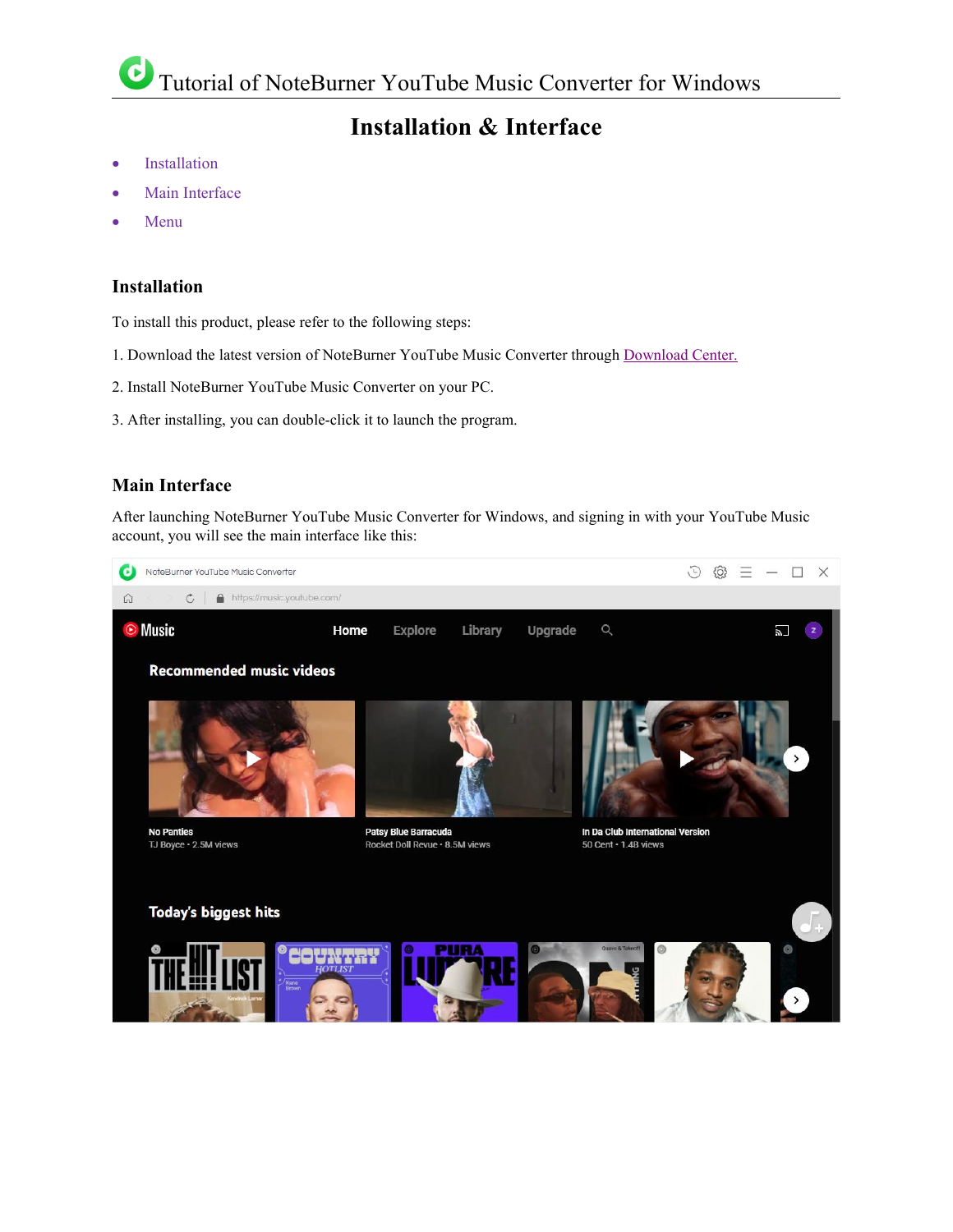#### <span id="page-5-0"></span>**Menu**

When clicking the menu bar  $\equiv$  on the upper right corner, you will see the menu list like the following picture. Here you can choose the language you want to use, check for updates when a new version is available, register your NoteBurner YouTube Music Converter account, etc.

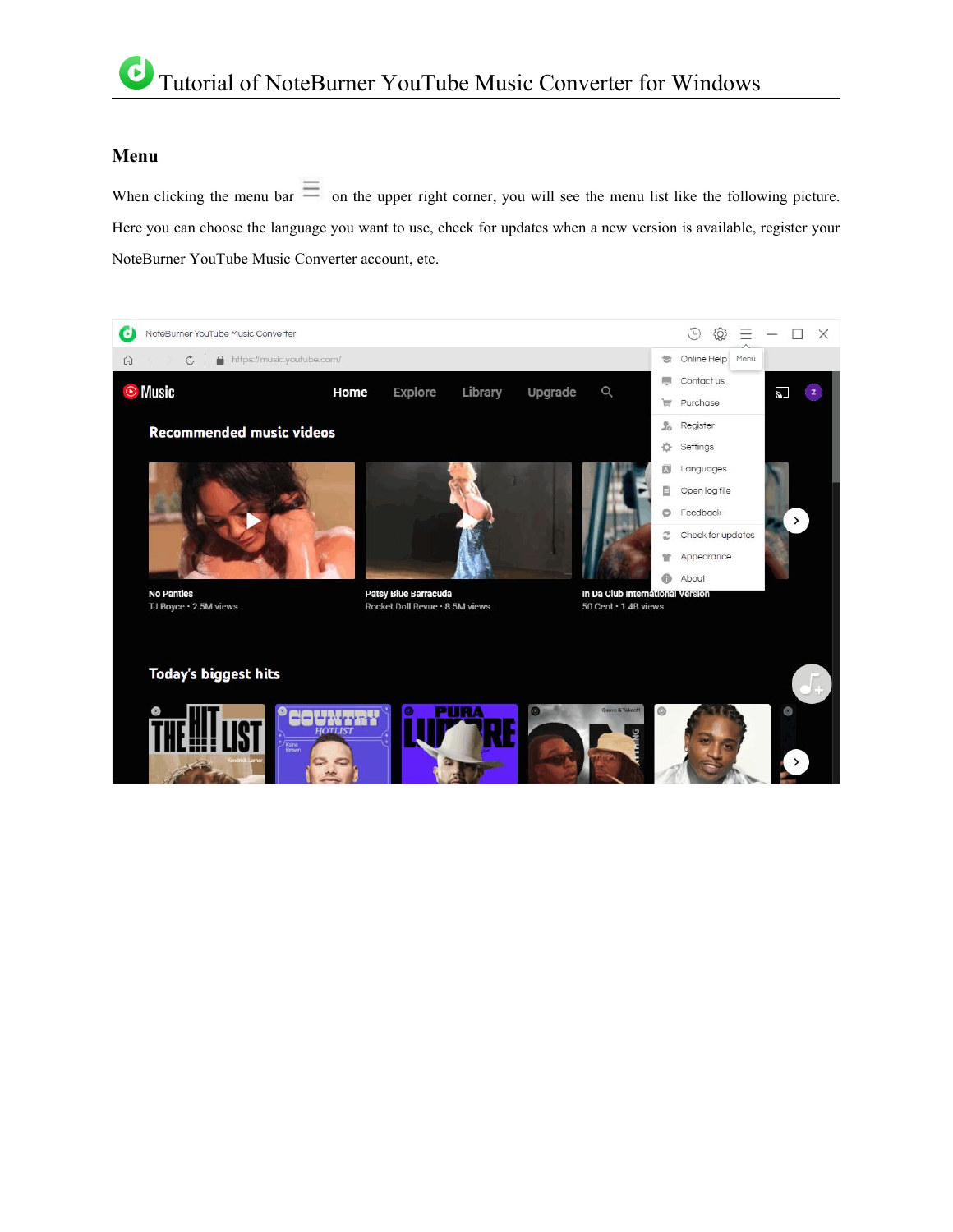### **Tutorials**

- Choose Output [Settings](#page-6-0)
- [Import](#page-7-0) Music Files
- [Convert](#page-7-1) Music Files
- Check [Conversion](#page-9-0) History

### <span id="page-6-0"></span>**Choose Output Settings**

Click the Setting icon on the upper right corner to choose the Output Format (MP3/AAC/FLAC/WAV/AIFF/ALAC), the Output Quality (up to 320kbps), Output Path, etc. In addition, For better organizing your music library, you can save the output audio files into an organized folder like Artist and Album.

| NoteBurner YouTube Music Converter<br>G                         |                   |                                                                                     | $\begin{picture}(22,25) \put(0,0){\dashbox{0.5}(5,0){ }} \thicklines \put(0,0){\dashbox{0.5}(5,0){ }} \thicklines \put(0,0){\dashbox{0.5}(5,0){ }} \thicklines \put(1,0){\dashbox{0.5}(5,0){ }} \thicklines \put(1,0){\dashbox{0.5}(5,0){ }} \thicklines \put(1,0){\dashbox{0.5}(5,0){ }} \thicklines \put(1,0){\dashbox{0.5}(5,0){ }} \thicklines \put(1,0){\dashbox{0.5}(5,0){ }} \thicklines \put(1,0){\dashbox{0.5}(5,$<br>හි | X                                       |
|-----------------------------------------------------------------|-------------------|-------------------------------------------------------------------------------------|-----------------------------------------------------------------------------------------------------------------------------------------------------------------------------------------------------------------------------------------------------------------------------------------------------------------------------------------------------------------------------------------------------------------------------------|-----------------------------------------|
| $\circ$<br>$\Omega$<br>$\overline{\left\langle \right\rangle }$ |                   | https://music.youtube.com/channel/UCPC0L1d253x-KuMNwa05TpA                          |                                                                                                                                                                                                                                                                                                                                                                                                                                   |                                         |
| <b>⊙ Music</b><br>Taylor Swift's Sevi                           | {⊙े<br>Settings   | $\circ$<br>Upgrade<br>Home<br>Explore<br>Library                                    | $\times$                                                                                                                                                                                                                                                                                                                                                                                                                          | $\left  \frac{1}{2} \right $<br>la<br>L |
| selling album sind<br><b>MORE</b>                               | Output Format:    | MP3<br>$\vee$                                                                       |                                                                                                                                                                                                                                                                                                                                                                                                                                   |                                         |
| X SHUFFLI                                                       | <b>Bit Rate:</b>  | 320 kbps<br>$\vee$                                                                  |                                                                                                                                                                                                                                                                                                                                                                                                                                   |                                         |
| <b>Songs</b>                                                    | Sample Rate:      | 48 kHz<br>$\checkmark$                                                              |                                                                                                                                                                                                                                                                                                                                                                                                                                   |                                         |
| <b>Blank S</b><br>Enchar                                        | Output Folder:    | Documents\NoteBurner YouTube Music Converter<br>C:\Users\                           | $\pm$ 0.4                                                                                                                                                                                                                                                                                                                                                                                                                         |                                         |
| Shake                                                           | Output File Name: | Title $\times$ Artist $\times$ Album $\times$ Year $\times$ Playlist Index $\times$ | $^{+}$                                                                                                                                                                                                                                                                                                                                                                                                                            |                                         |
| <b>You Be</b>                                                   | Output Organized: | Artist / Album<br>$\odot$<br>V                                                      |                                                                                                                                                                                                                                                                                                                                                                                                                                   |                                         |
| <b>Love Story</b>                                               |                   | <b>Taylor Swift</b><br><b>Fearless Platinum Edition</b>                             |                                                                                                                                                                                                                                                                                                                                                                                                                                   |                                         |
| <b>SHOW ALL</b><br><b>Albums</b><br><b>MORE</b>                 |                   |                                                                                     |                                                                                                                                                                                                                                                                                                                                                                                                                                   |                                         |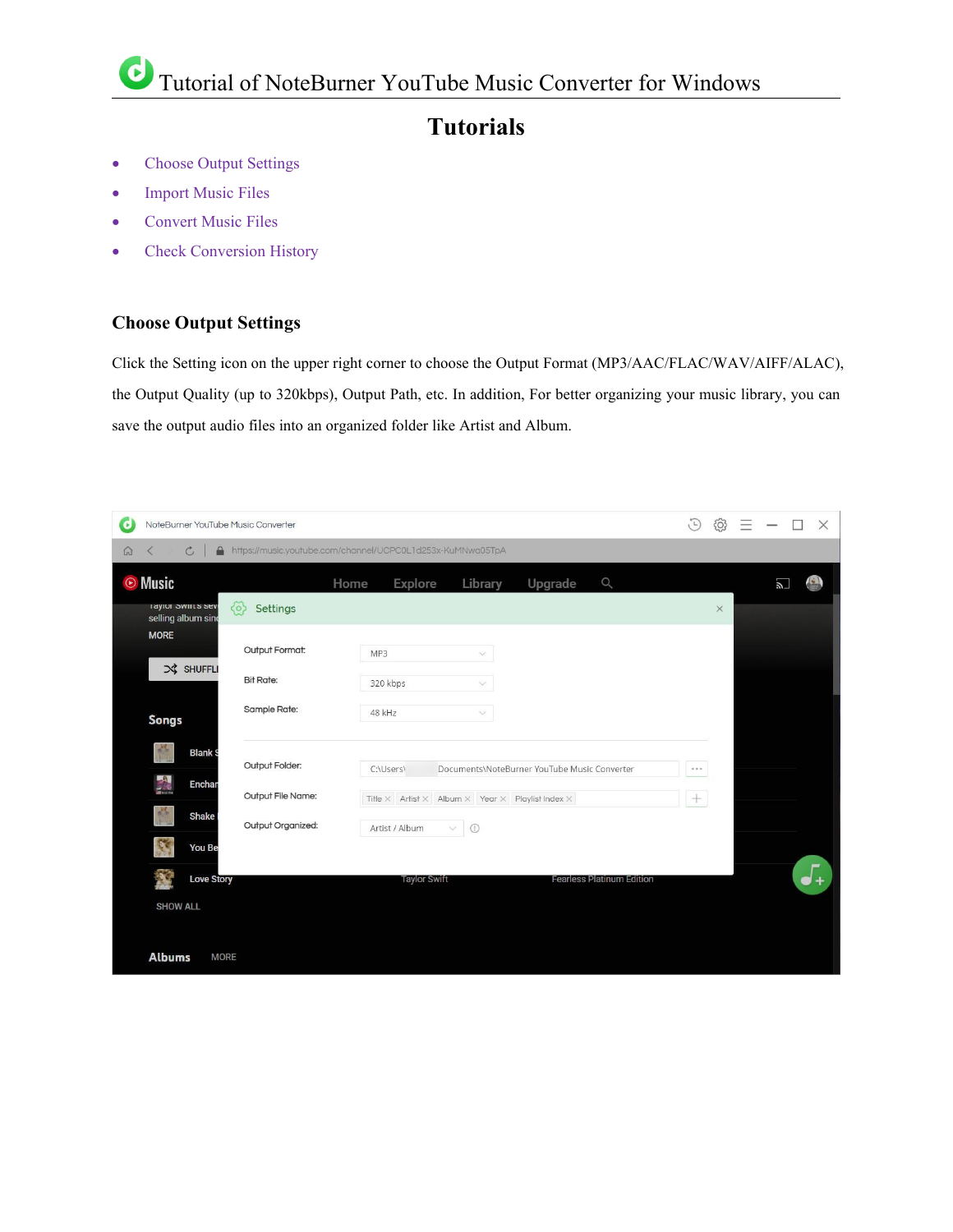### <span id="page-7-0"></span>**Import Music Files**

Open a playlist, artist, or album, then click on the button and select the songs that you'd like to convert from the popup window.

<span id="page-7-1"></span>

| d                                     |                    | NoteBurner YouTube Music Converter                                      |                      |                                  | $\bigodot$ | හි                    |                                          |          | $\times$ |
|---------------------------------------|--------------------|-------------------------------------------------------------------------|----------------------|----------------------------------|------------|-----------------------|------------------------------------------|----------|----------|
| $\Omega$                              |                    | A https://music.youtube.com/channel/UCPC0L1d253x-KuMNwa05TpA<br>$\circ$ |                      |                                  |            |                       |                                          |          |          |
| $\textcircled{\scriptsize\textsf{B}}$ | $\circledcirc$     | Select tracks to convert                                                |                      |                                  | Search     |                       | $\hbox{\ensuremath{\mathcal{Q}}}\xspace$ | $\times$ |          |
|                                       |                    | Hide Converted                                                          |                      |                                  |            |                       | 5 songs in the list, 5 selected.         |          |          |
|                                       | $\triangledown$    | Title $\triangleq$                                                      | Artist $\Rightarrow$ | Album $\Leftrightarrow$          |            | Duration $\triangleq$ |                                          |          |          |
|                                       | $\overline{\vee}$  | <b>Blank Space</b>                                                      | <b>Taylor Swift</b>  | 1989                             |            |                       |                                          |          |          |
|                                       | $\overline{\vee}$  | Enchanted                                                               | <b>Taylor Swift</b>  | Speak Now (Big Machine Radio R   |            |                       |                                          |          |          |
|                                       | $\overline{\vee}$  | Shake It Off                                                            | <b>Taylor Swift</b>  | 1989                             |            |                       |                                          |          |          |
|                                       | $\overline{\vee}$  | You Belong With Me                                                      | <b>Taylor Swift</b>  | Fearless                         |            |                       |                                          |          |          |
|                                       | $\vert \vee \vert$ | Love Story                                                              | <b>Taylor Swift</b>  | <b>Fearless Platinum Edition</b> |            |                       |                                          |          |          |
|                                       | <b>Albums</b>      | Save to list<br>MUKE                                                    |                      | <b>Convert Now</b>               |            |                       | Cancel                                   |          |          |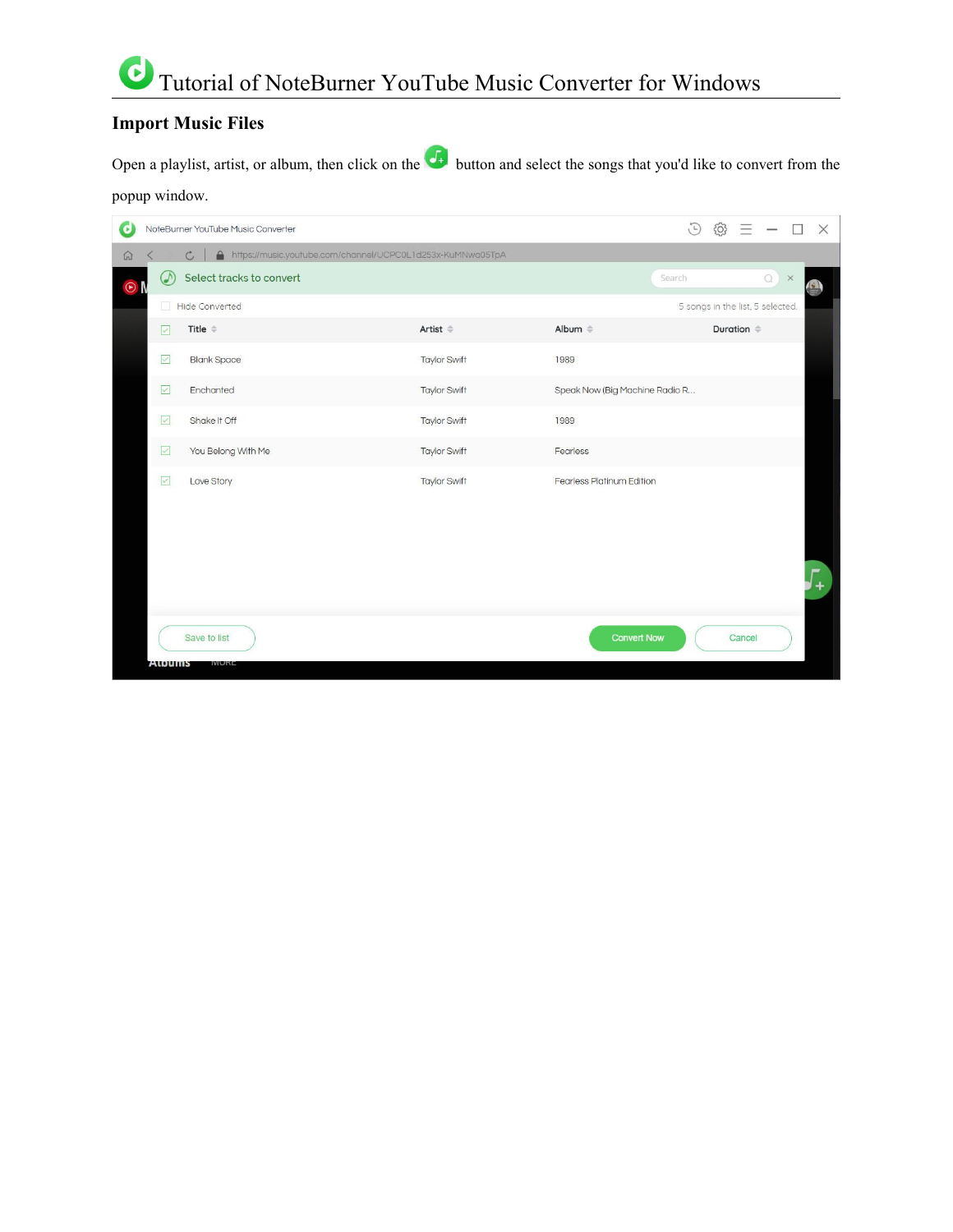### **Convert Music Files**

Click the "Convert" button to start converting the selected songs to the output format you have chosen.

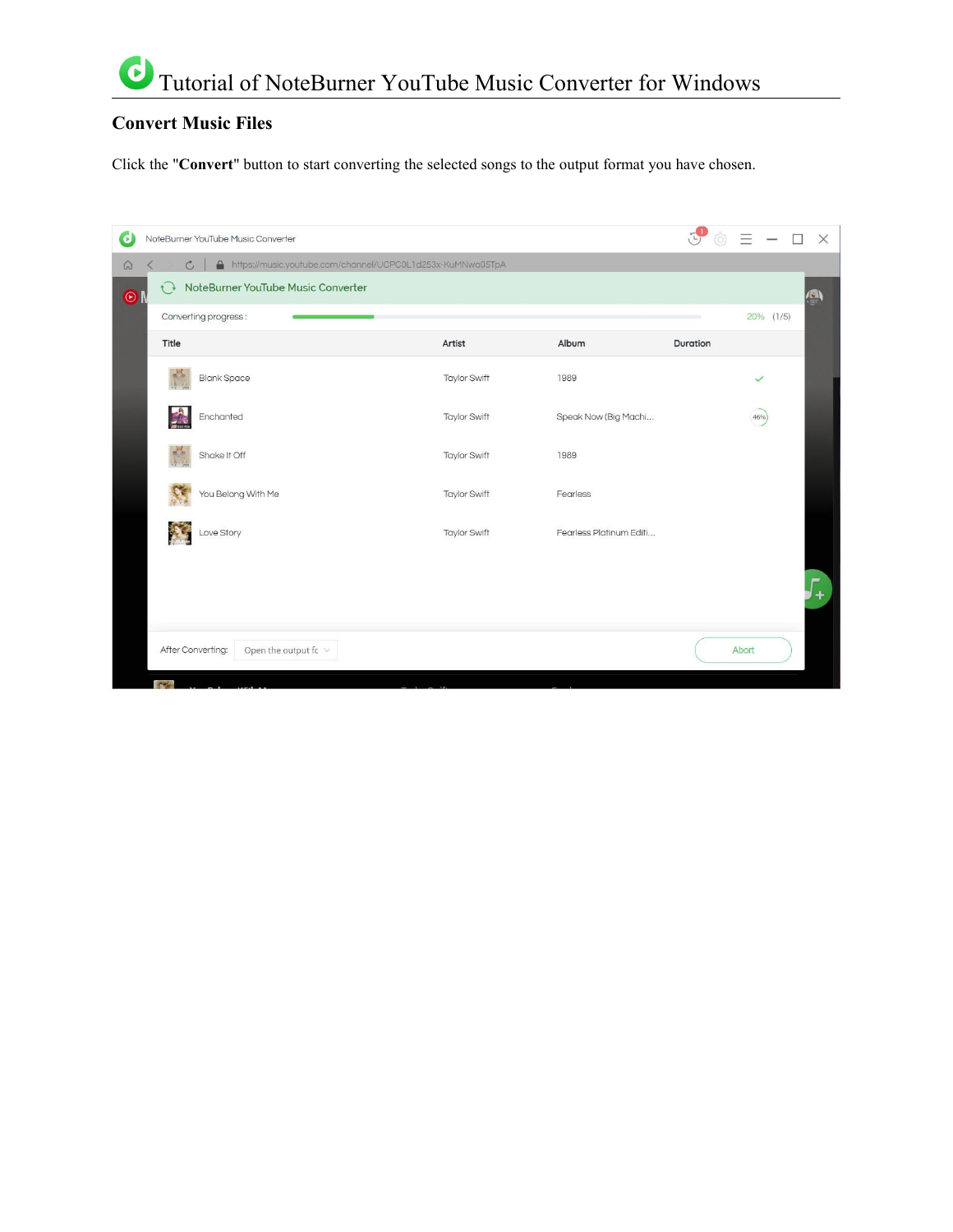### <span id="page-9-0"></span>**Check Conversion History**

Once the conversion is done, you can find the downloaded songs by clicking  $\bigcirc$  on the upper right corner or directly going to the output folder you customized in the previous step.